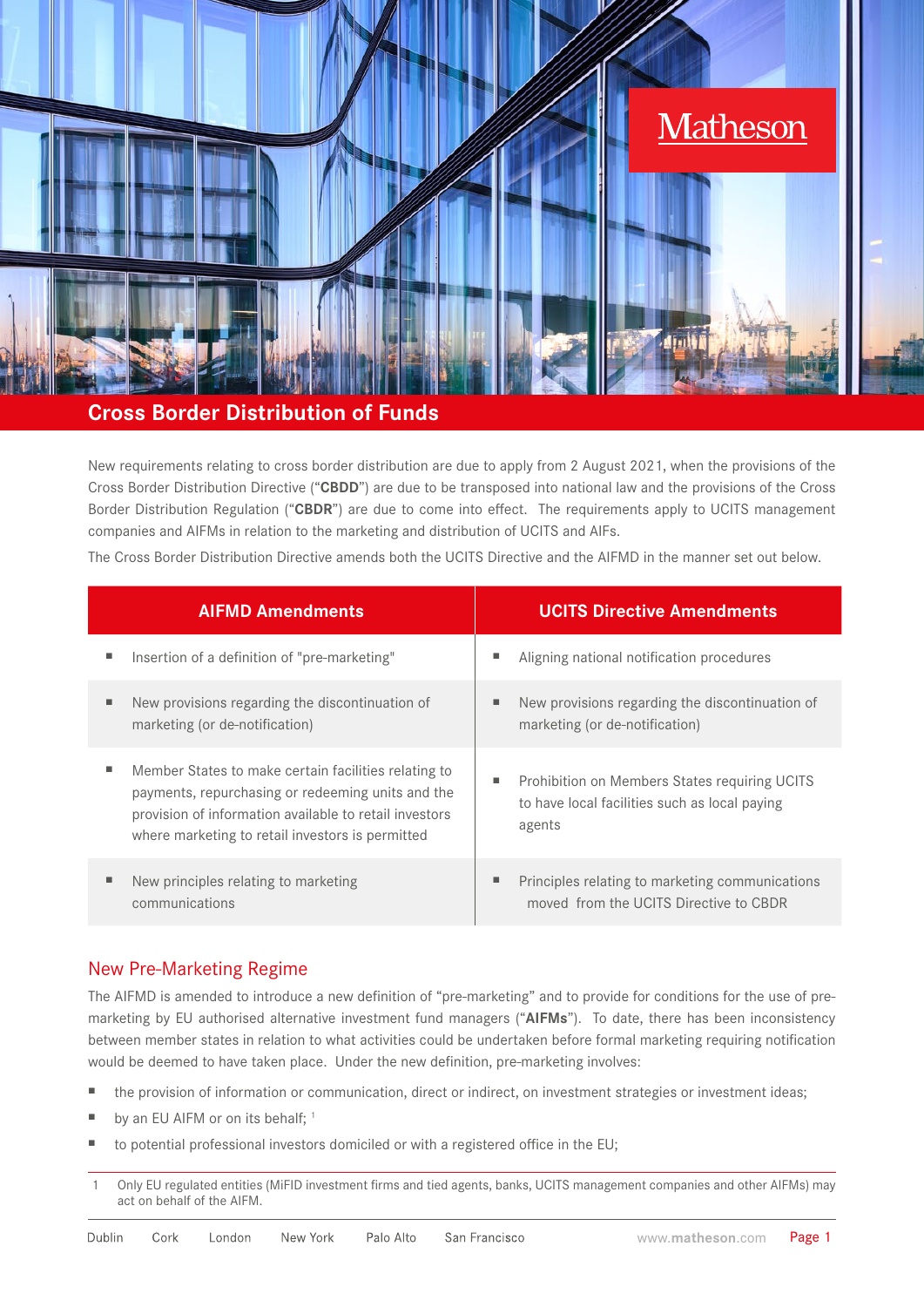- in order to test their interest in an AIF which is not yet established, or which is established, but not yet notified for marketing in the member state where the potential investors are domiciled or have their registered office; and
- which does not amount to an offer or placement to the potential investor to invest in the AIF.

EU AIFMs will not be permitting to engage in pre-marketing where the information provided to potential investors:

- is sufficient to allow investors to commit to acquiring units or shares of a particular AIF;
- amounts to subscription forms or similar documents whether in draft or final form; or
- amounts to constitutional documents, a prospectus or offering documents of a not yet established AIF in final form.

Draft offering documents must clearly state that they do not constitute an offer or invitation to invest in the AIF and that the information should not be relied upon because it is incomplete and may be subject to change.

An EU AIFM must send, within two weeks of commencing pre-marketing, an "informal letter" to the competent authorities of its home member state setting out the following information:

- the members states in which and the periods during which the pre-marketing is taking or has taken place;
- a brief description of the pre-marketing including information on the investment strategies presented; and
- where relevant, a list of the AIFs which are or were the subject of pre-marketing.

The CBDD provides that any investment by professional investors with 18 months of the EU AIFM having commenced pre-marketing in an AIF referred to in pre-marketing information or in an AIF established as a result of the pre-marketing, will be considered to be as a result of marketing and will be subject to the notification procedures set out in the AIFMD. This means that EU AIFMs will not be able to rely on reverse solicitation in these circumstances for a period of 18 months after conducting pre-marketing.

## Discontinuation of Marketing

An EU AIFM will be able to "de-notify" marketing arrangements for some or all of its funds in a member state where the below conditions are met.

- A blanket offer must be made to repurchase or redeem, free of any charges or deductions, all investments in the AIF held by investors in that member state. The offer must be publicly available for at least 30 days and must be addressed, either directly or through financial intermediaries, individually to all investors in the member state whose identify is known. (This condition does not apply with respect to close-ended AIFs.)
- The intention to terminate marketing arrangements is made public in that member state by means of a publicly available medium.
- Any contractual arrangements with financial intermediaries or delegates are modified or terminated with effect from the date of de-notification in order to prevent new or further, direct or indirect, offering of the AIF.
- The EU AIFM must submit a notification to the competent authorities of its home member state containing information relating to the blanket offer, the intention to terminate and the modification or termination of contractual arrangements.
- The EU AIFM must not engage in pre-marketing activities with respect to the AIFs referred to in the notification to the competent authority (or in respect of similar investment strategies or investment ideas) in the member state identified in the notification for a 36 month period following the date of de-notification.
- The EU AIFM must continue to provide investors who remain invested in the AIF and competent authorities in its home members state with the information required to be included in annual reports and prospectuses under the AIFMD.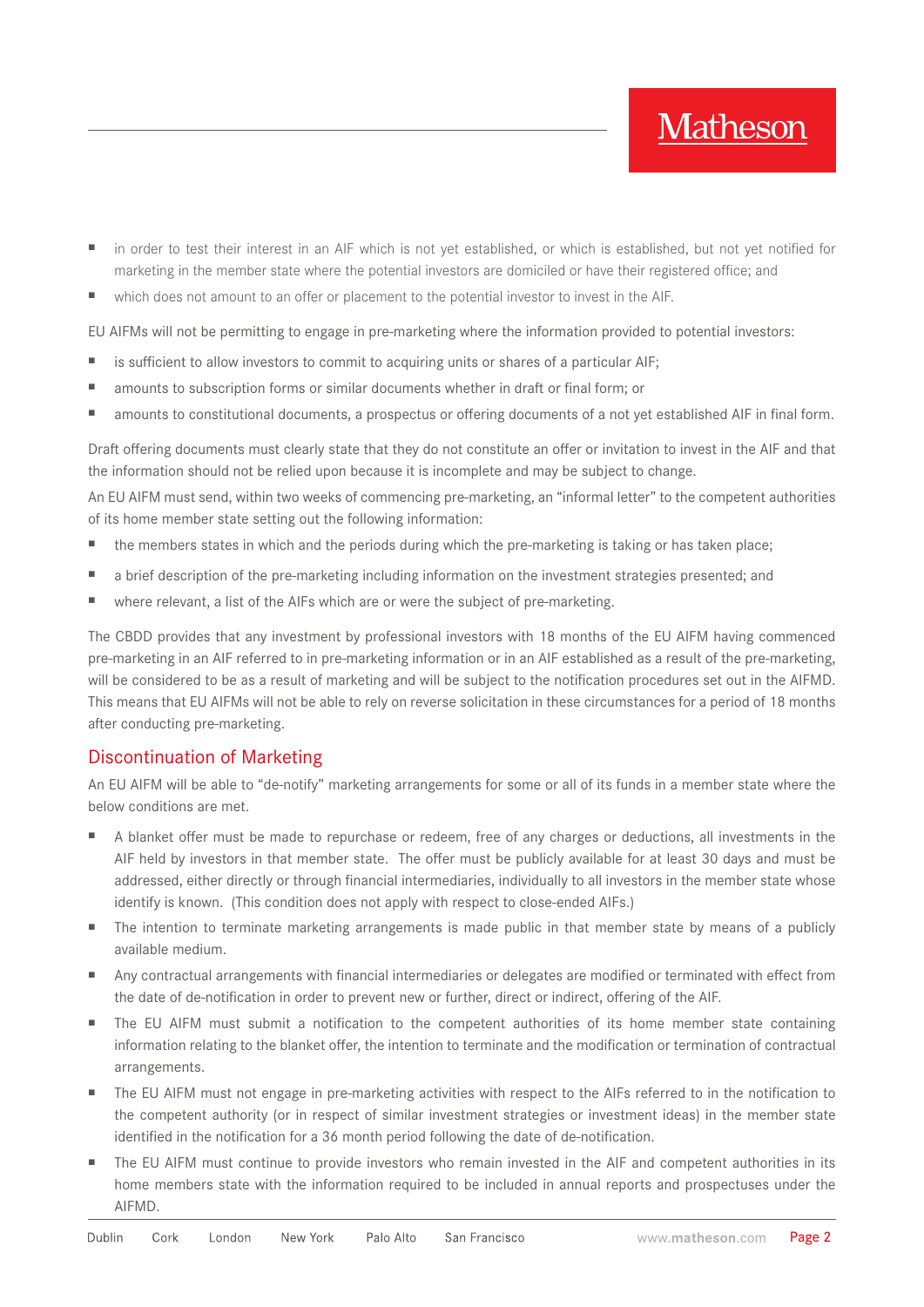## Local Facilities

In order to address inconsistencies between member states with regard to facilities agents, paying agents and similar service providers, the CBDD includes new rules applicable to all UCITS management companies marketing UCITS and all AIFMs marketing AIFs to retail investors in relation to the maintenance of local facilities in host member states. Managers will be required to establish local facilities in each host member state to:

- process investor subscription and investment orders and make payments to investors;
- provide investors with information on how an order can be made and how redemption proceeds are paid;
- facilitate the handling of information relating to the exercise of investor rights;
- make investor disclosure documents, periodic reports, key investor information documents ("KIIDs") etc available for inspection; and
- act as a contact point for communicating with host member state regulators.

All of these facilities may be provided by electronic means. Member states must not require that managers have a physical presence in the host member state.

# Fund Marketing Communications

The CBDR sets out broad principles that fund marketing communications from AIFMs and UCITS management companies must comply with (derived from existing provisions in the UCITS Directive, which will removed from the UCITS Directive once the CBDR applies). Marketing communications must:

- be identifiable as marketing communications;
- describe the risk and rewards of investing in an equally prominent manner;
- be fair, clear and not misleading;
- indicate, in the case of UCITS management companies, that a prospectus exists and that the KIID is available;
- specify where, how and in which language investors or potential investors can obtain the prospectus and KIID and provide hyperlinks to or website addresses for those documents;
- specify where, how and in which language investors can obtain a summary of investor rights and provide a hyperlink to such a summary, which must include, as appropriate, information on access to collective redress mechanisms at EU and national level in the event of litigation; and
- also contain clear information that the manager may decide to terminate the arrangements made for the marketing of funds in accordance with the UCITS Directive / AIFMD.

Competent authorities may require prior notification to them of marketing communications for UCITS and AIFs that are marketed to retail investors; this will not be a pre-condition to the marketing of the fund.

On 27 May 2021, ESMA [published](https://www.esma.europa.eu/sites/default/files/library/esma34-45-1244_-_final_report_on_the_guidelines_on_marketing_communications.pdf) its Guidelines on Marketing Communications, which were the subject of a public [consultation](https://www.esma.europa.eu/sites/default/files/library/esma34-45-926_-_cp_guidelines_on_marketing_communications.pdf) between 9 November 2020 and 8 February 2021. The guidelines provide guidance on the application of the requirements that marketing communications: be identifiable as marketing communications; describe the risk and rewards of investing in an equally prominent manner; and be fair, clear and not misleading. The guidelines will apply six months after their publication on the ESMA website in the official languages of the EU.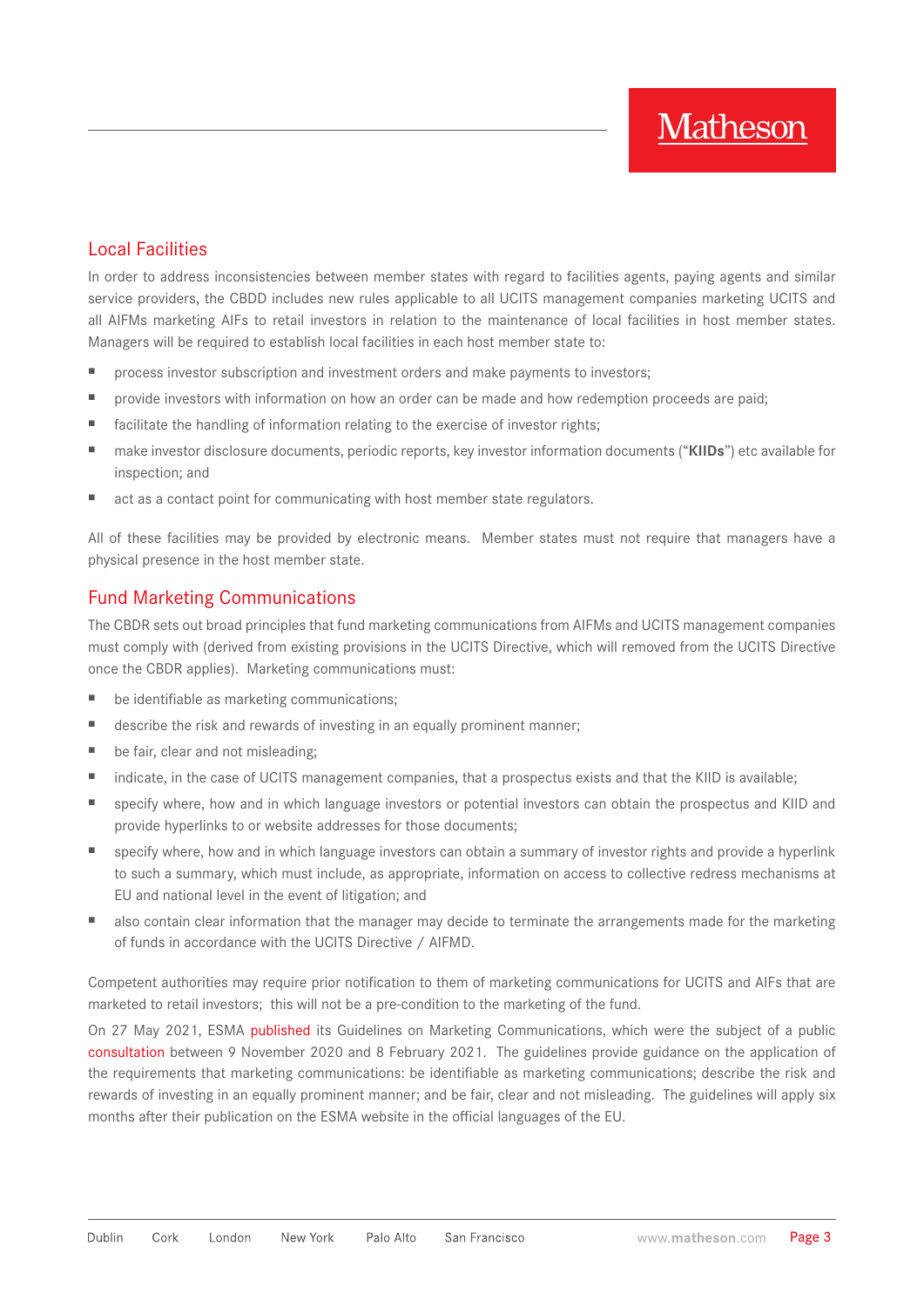## Database of National Laws

Competent authorities must publish online all applicable national laws, regulations and administrative provisions governing marketing rules for AIFs and UCITS. ESMA will maintain a centralised database. Competent authorities will have to publish and maintain central databases on their websites of their fees or charges.

## Implementation

Despite the fact that the CBDD and CBDR are due to apply from 2 August 2021, few member states have moved so far to implement the legislation and we are awaiting transposing legislation in Ireland.

*Please get in touch with your usual Asset Management and Investment Funds Department contact or any of the contacts listed in this publication should you require further information in relation to the material referred to in this briefing note.*

*Full details of the Asset Management and Investment Funds Department, together with further updates, articles and briefing notes written by members of the Asset Management and Investment Funds team, can be accessed at* [www.matheson.com](http://www.matheson.com).